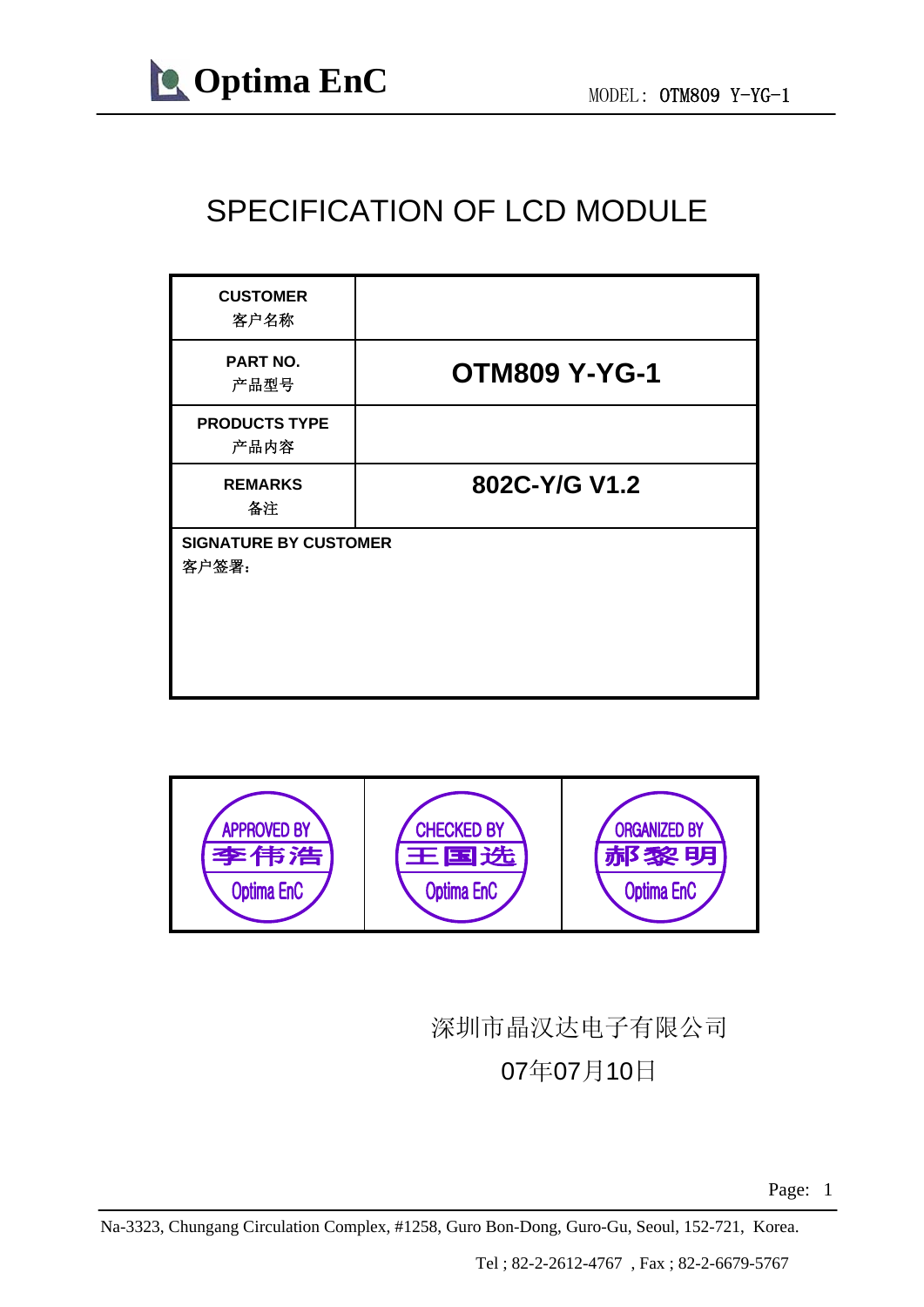

|                                          | <b>LCM System</b>    |                        |
|------------------------------------------|----------------------|------------------------|
| <b>LCD Type</b><br>$1 \vert$             |                      |                        |
| S-STN                                    | F - FSTN             | <b>D-DFSTN</b>         |
| <b>Viewing Angle</b><br> 2               |                      |                        |
| Lower 6:00                               | <b>Upper 12:00</b>   | Others                 |
| 3 <br><b>Display Mode</b>                |                      |                        |
| Yellow Green positive                    | <b>Blue positive</b> | Grey positive          |
| <b>FSTN</b> positive                     | FSTN negative        |                        |
| <b>Polarizer Mode</b><br> 4              |                      |                        |
| Reflective                               | Transflective        | Transmissive           |
| <b>Connector</b><br> 5                   |                      |                        |
| Pin                                      | Heat sealed          | Zebra                  |
| 6 <br><b>Thickness of Glass</b>          |                      |                        |
| 1.1mm                                    | 0.4 <sub>mm</sub>    |                        |
| $0.55$ mm                                | 0.7 <sub>mm</sub>    |                        |
| <b>Backlight Mode:</b><br>$\overline{7}$ |                      |                        |
| <b>LED</b>                               | <b>CCFL</b>          |                        |
| <b>Backlight Color</b><br> 8             |                      |                        |
| <b>Blue</b>                              | Amber                | <b>Yellow Green</b>    |
| Red                                      | White                | Without backlight      |
| 9<br><b>Temperature Grade</b>            |                      |                        |
| Normal temperature                       | Wide temperature     | Super wide temperature |
| <b>CG-ROM</b><br>10                      |                      |                        |
| 01 for English + Japanese language       |                      | Page:                  |

Na-3323, Chungang Circulation Complex, #1258, Guro Bon-Dong, Guro-Gu, Seoul, 152-721, Korea.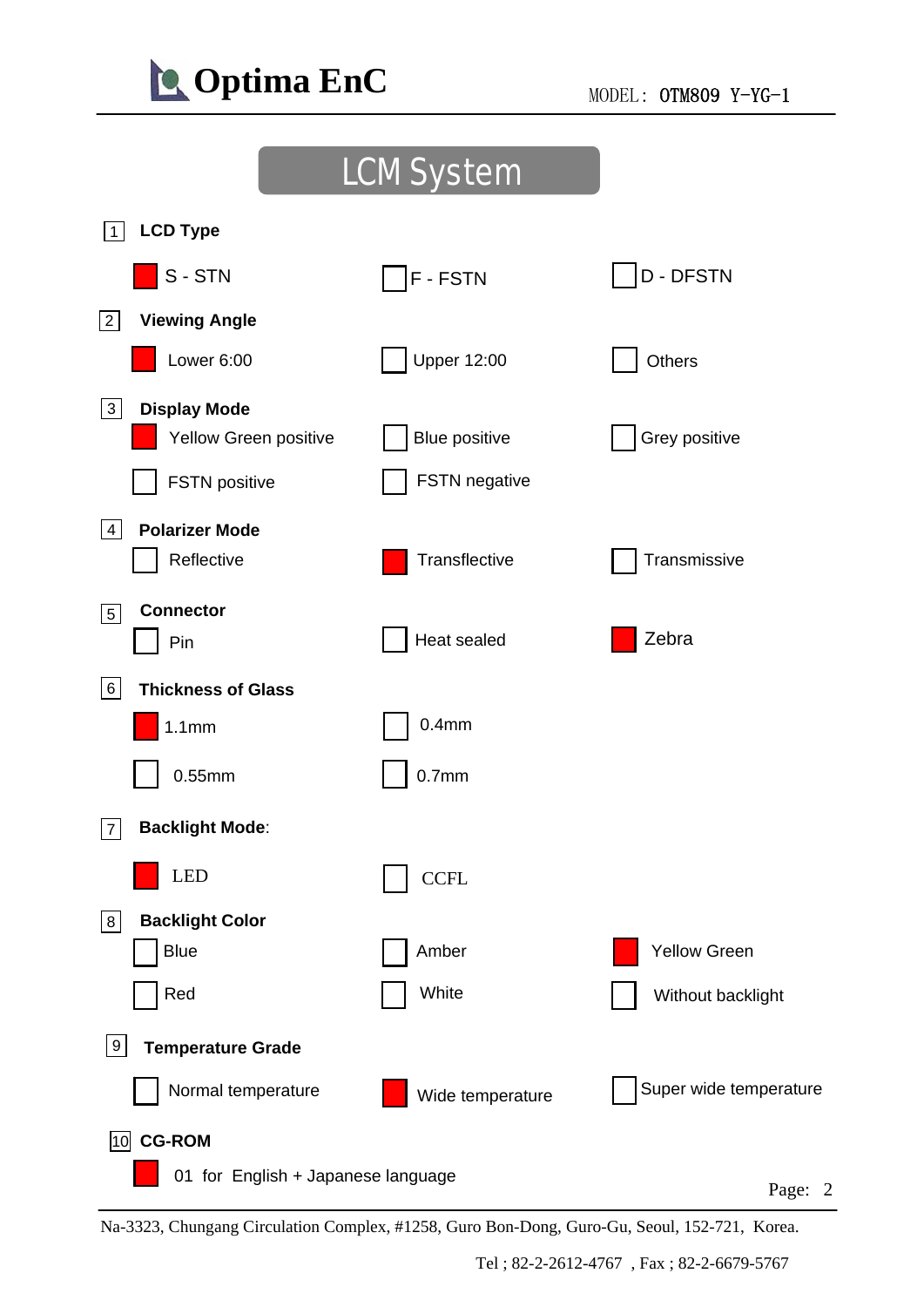

#### •REVISION RECORD

| REV. NO. | REV.<br><b>DATE</b> | <b>DESCRIPTION OF REVISION</b>                                                                                   | <b>PAGE</b>                       | <b>REMARK</b> |
|----------|---------------------|------------------------------------------------------------------------------------------------------------------|-----------------------------------|---------------|
| 1.0      | 10/12/03            | <b>INITIAL RELEASE</b>                                                                                           | <b>ALL</b>                        |               |
| 1.1      | 10/31/07            | 1、Change: Specification Edition<br>2、Add on 1 Storage Temperature Item<br>3、Add on 4 Backlight parameter         | <b>ALL</b><br>5<br>$\overline{7}$ |               |
| 1.2      | 06/04/08            | Change the LCD VOP:<br>Change the resistance voltage:<br>Before: R1-R5 : 2.2k<br>Now: R1 R2 R4 R5 :6.8k, R3 : 0R |                                   |               |
|          |                     |                                                                                                                  |                                   |               |
|          |                     |                                                                                                                  |                                   |               |
|          |                     |                                                                                                                  |                                   |               |
|          |                     |                                                                                                                  |                                   |               |
|          |                     |                                                                                                                  |                                   |               |
|          |                     |                                                                                                                  |                                   |               |
|          |                     |                                                                                                                  |                                   |               |
|          |                     |                                                                                                                  |                                   |               |
|          |                     |                                                                                                                  |                                   |               |
|          |                     |                                                                                                                  |                                   |               |
|          |                     |                                                                                                                  |                                   |               |
|          |                     |                                                                                                                  |                                   |               |
|          |                     |                                                                                                                  |                                   |               |
|          |                     |                                                                                                                  |                                   |               |
|          |                     |                                                                                                                  |                                   |               |
|          |                     |                                                                                                                  |                                   |               |
|          |                     |                                                                                                                  |                                   |               |

Page: 3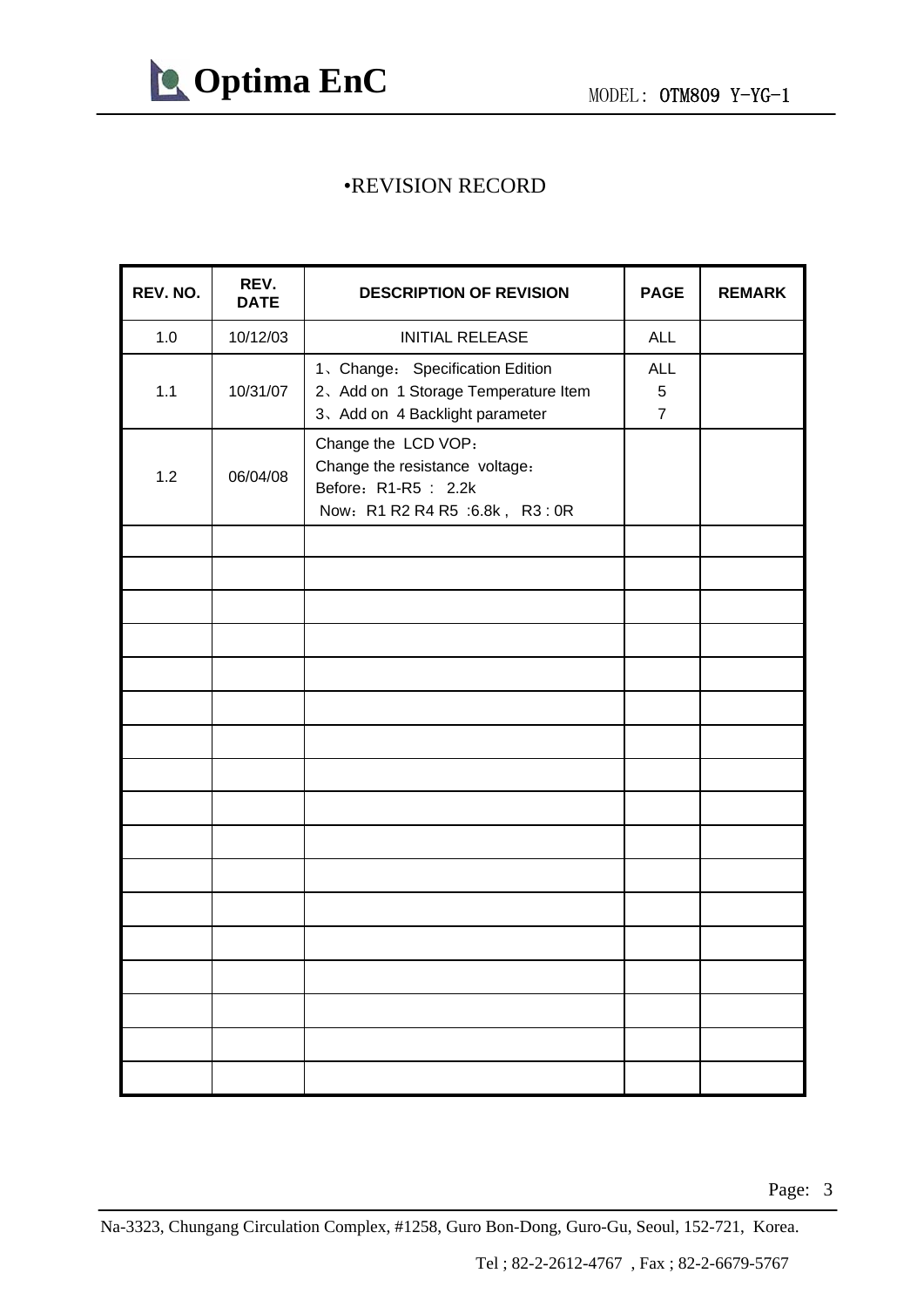### **CONTENTS**

| 1.  | 5               |
|-----|-----------------|
| 2.  | 5               |
| 3.  | $6\overline{6}$ |
| 4.  | $6\overline{6}$ |
| 5.  | 8               |
| 6.  | 9               |
| 7.  | 9               |
| 8.  | 10              |
| 9.  | 11              |
| 10. | 12              |
| 11. | 13              |
| 12. | 14              |
| 13. | 15              |
| 14. | 16              |
| 15. | 17              |
| 16. | 18              |
| 17. | 19              |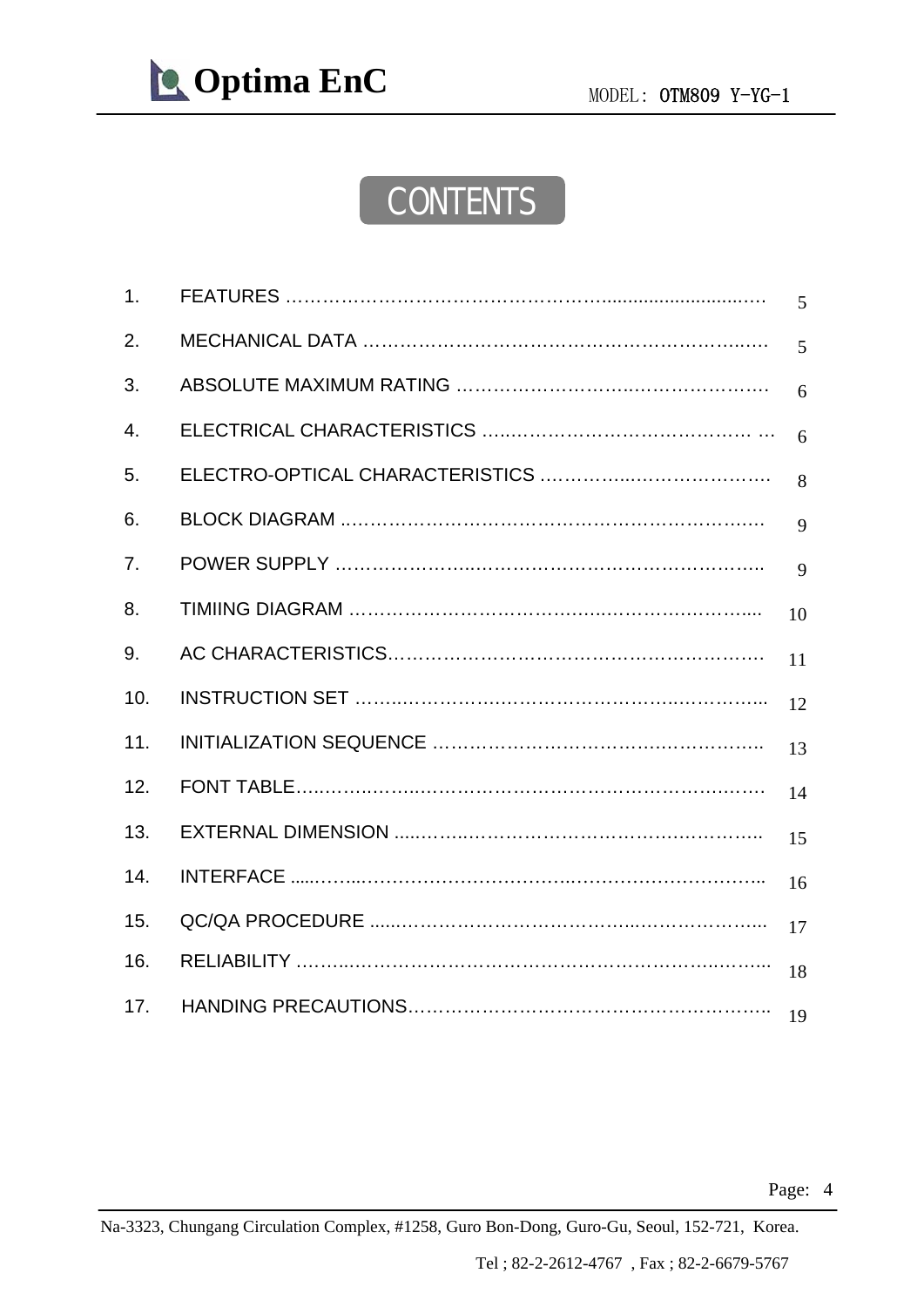

### 1. FEATURES

| •Display construction     |
|---------------------------|
| •Display mode<br>.        |
| .<br>•Display type        |
| .<br>•Backlight           |
| •Viewing direction        |
| •Operating temperature    |
| .<br>•Storage temperature |
| •Controller<br>.          |
| •Driving voltage<br>.     |
| •Driving method<br>.      |
| .<br>$\cdot$ Type         |
| •Number of data line      |
| •Connector                |

8 Characters \* 2 Lines STN(Y/G) Positive Transflective LED/4.2V 6 o'clock -20 to 70℃ -30 to 80℃ SPLC780D or Eequivalence Single power 1/16 duty, 1/5 bias COB (Chip On Board) 4/8-bit parallel PIN

# 2. MECHANICAL DATA

| <b>ITEM</b>               |              | <b>WIDTH</b> | <b>HEIGHT</b> | <b>THICKNESS</b> | <b>UNIT</b> |  |
|---------------------------|--------------|--------------|---------------|------------------|-------------|--|
|                           | Module size  | 58.0         | 32.0          | 13.5(MAX)        | mm          |  |
|                           | Viewing area | 39.0         | 16.0          |                  | mm          |  |
|                           | Construction |              | $5*7$         | dots             |             |  |
| character                 | Size         | 2.96         | 5.56          |                  | mm          |  |
|                           | Pitch        | 3.55         | 5.94          |                  | mm          |  |
|                           | Size         | 0.56         | 0.66          |                  | mm          |  |
| Dot                       | Pitch        | 0.60         | 0.70          |                  | mm          |  |
| Diameter of mounting hole |              | $\Phi$ 2.5   |               |                  | mm          |  |
|                           | Weight       |              | About 50      |                  |             |  |

Page: 5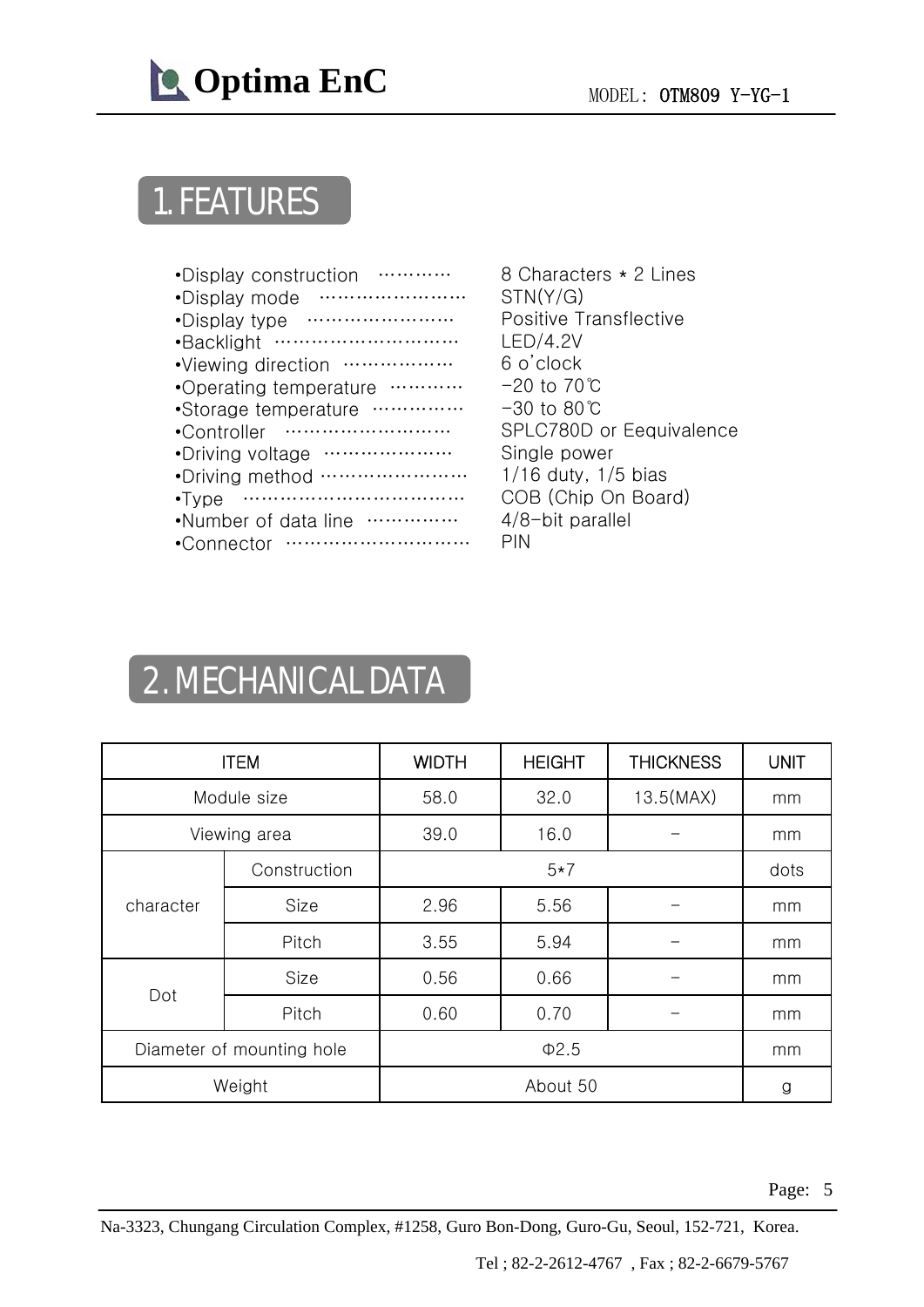**COptima EnC** MODEL: OTM809 Y-YG-1

### 3. ABSOLUTE MAXIMUM RATINGS

**(TA = 25 , Vss=0V)**

| <b>Item</b>                            | Symbol          | MIN.     | Max.      | Unit |
|----------------------------------------|-----------------|----------|-----------|------|
| Supply Voltage (Logic)                 | <b>VDD-VSS</b>  | 0        | 7.0       |      |
| <b>Supply Voltage</b><br>(LCD Driveer) | $V_{LCD}$       | $VDD-12$ | $VDD+0.3$ | V    |
| Input Voltage                          | V <sub>IN</sub> | $-0.3$   | $VDD+0.3$ |      |
| Operating temperature                  | Top             | $-20$    | 70        | °C   |
| Storage temperature                    | Tsto            | $-30$    | 80        | °C   |

### 4. ELECTRICAL CHARACTERISTICS

**(VDD = 4.5 to 5.5V , TA = 25 )**

| Characteristic                  | Symbol                                | Condition                                                                       | Min            | Typ                      | Max           | Unit |  |
|---------------------------------|---------------------------------------|---------------------------------------------------------------------------------|----------------|--------------------------|---------------|------|--|
| Operating Voltage               | $V_{DD}$                              |                                                                                 | 4.5            | $\overline{\phantom{a}}$ | 5.5           | V    |  |
| Operating Current               | $I_{DD}$                              | Internal oscillation or<br>external clock ( $V_{DD}$ = 5.0V,<br>$fosc = 270kHz$ | $\overline{a}$ | 0.35                     | 0.6           | mA   |  |
| Input Voltage (1)               | $V_{\text{I}H1}$                      |                                                                                 | 2.2            | $\overline{\phantom{a}}$ | $V_{DD}$      |      |  |
| (except OSC1)                   | $V_{\parallel L1}$                    |                                                                                 | $-0.3$         | $\overline{\phantom{a}}$ | 0.6           | V    |  |
| Input Voltage (2)               | $V_{I H2}$                            |                                                                                 | $V_{DD}$ -1.0  | $\overline{\phantom{a}}$ | $V_{DD}$      | V    |  |
| (OSC1)                          | $V_{IL2}$                             |                                                                                 | $-0.2$         | $\overline{\phantom{a}}$ | 1.0           |      |  |
| Output Voltage (1)              | $V_{OH1}$                             | $I_{OH} = -0.205mA$                                                             | 2.4            | $\overline{\phantom{a}}$ | $\frac{1}{2}$ |      |  |
| (DB0 to DB7)                    | $V_{OL1}$                             | $I_{OL} = 1.2mA$                                                                |                | $\blacksquare$           | 0.4           | V    |  |
| Output Voltage (2)              | $V_{OH2}$                             | $I_{\Omega} = -40 \mu A$                                                        | $0.9V_{DD}$    | -                        |               | V    |  |
| (except DB0 to DB7)             | $V_{OL2}$                             | $I_{\Omega} = 40 \mu A$                                                         |                | $\overline{\phantom{a}}$ | $0.1V_{DD}$   |      |  |
| Voltage Drop                    | $\mathrm{Vd}_{\mathrm{COM}}$          | $I_{\Omega}$ = ±0.1mA                                                           | -              | $\overline{\phantom{a}}$ | 1             | V    |  |
|                                 | $\mathrm{Vd}_{\mathrm{SEG}}$          |                                                                                 | -              | $\overline{\phantom{a}}$ | 1             |      |  |
| Input Leakage Current           | $I_{LKG}$                             | $V_{IN}$ = 0V to $V_{DD}$                                                       | $-1$           | $\blacksquare$           | 1             |      |  |
| Input Low Current               | IL.                                   | $V_{IN}$ = 0V, $V_{DD}$ = 5V (pull<br>up)                                       | -50            | $-125$                   | $-250$        | μA   |  |
| Internal Clock (external<br>Rf) | $\mathsf{f}_{\mathsf{O}\mathsf{SC}1}$ | $Rf = 91k\Omega \pm 2\% (V_{DD} = 5V)$                                          | 190            | 270                      | 350           | kHz  |  |
|                                 | $f_{\rm OSC}$                         |                                                                                 | 125            | 270                      | 350           | kHz  |  |
| <b>External Clock</b>           | duty                                  |                                                                                 | 45             | 50                       | 55            | $\%$ |  |
|                                 | $t_R$ , $t_F$                         |                                                                                 |                | $\overline{\phantom{a}}$ | 0.2           | μA   |  |
| <b>LCD Driving Voltage</b>      | $V_{LCD}$                             | $V_{DD}$ -V5 (1/5, 1/4 bias)                                                    | 3.0            | $\overline{\phantom{a}}$ | 13.0          | V    |  |

Page: 6

Na-3323, Chungang Circulation Complex, #1258, Guro Bon-Dong, Guro-Gu, Seoul, 152-721, Korea.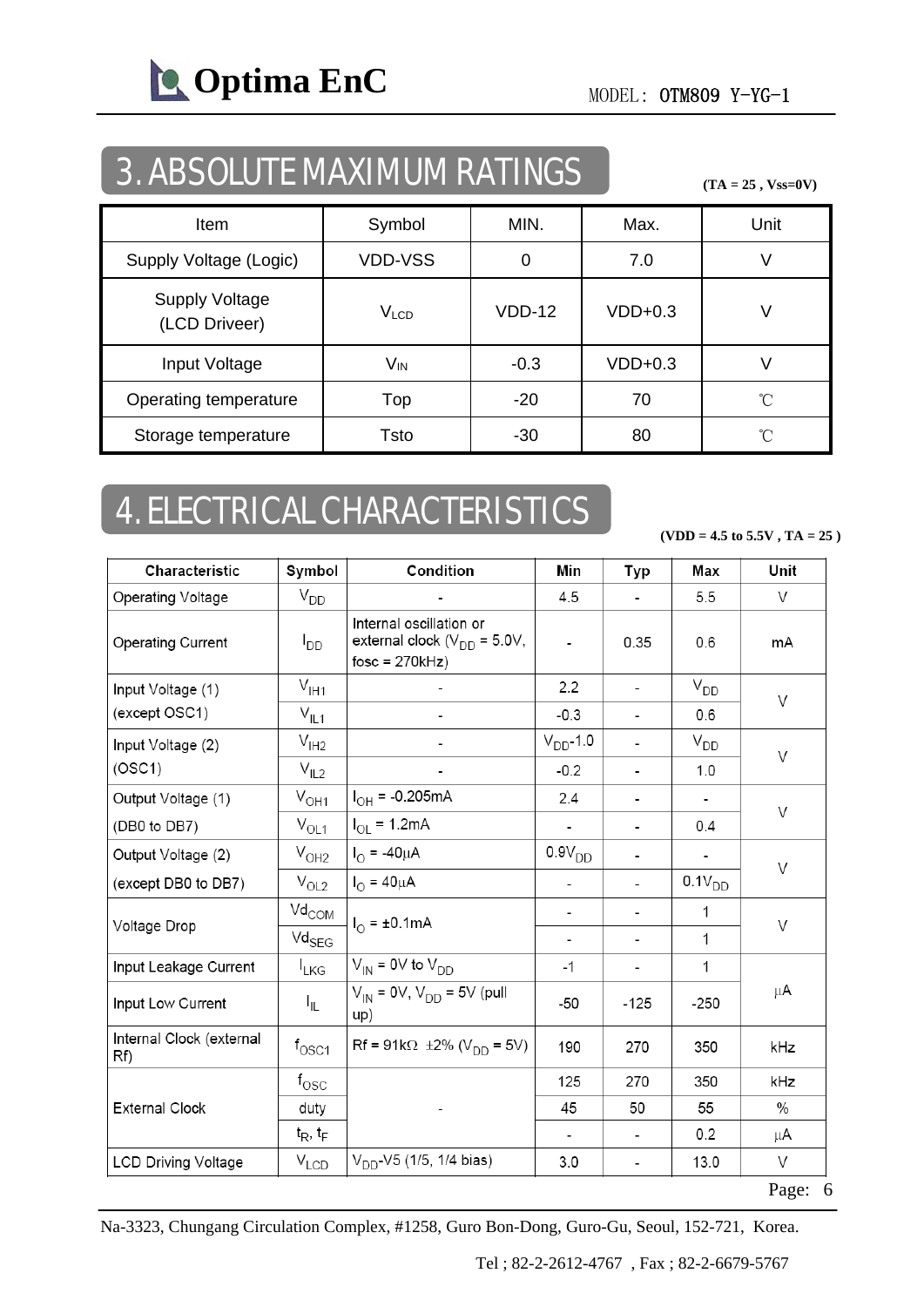# **C** Optima EnC MODEL: OTM809 Y-YG-1

### 4.1 LED ELECTRICAL/OPTLCAL CHARACTERISTICS

| Item                     | Symbol             | min | typ | max | Unit            | Condition    |  |
|--------------------------|--------------------|-----|-----|-----|-----------------|--------------|--|
| Forward Voltage          | Vf                 | 4.0 | 4.2 | 4.4 | V               | $If = 60$ mA |  |
| Reverse Current          | Ir                 |     | 60  |     | uA              | $Vr = 10V$   |  |
| Dominant wave length     | $\lambda$ p        | 568 | 571 | 575 | nm              | $If=60$ mA   |  |
| Spectral Line Half width | $\Delta$ $\lambda$ |     | 30  |     |                 | $If=60$ mA   |  |
| Luminance                | Lv                 | 120 | 145 |     | $\text{cd/m}^2$ | $If=60$ mA   |  |

# 4.2LED ABSOLUTE MAXIMUM RATINGS

| Item                             | Symbol | Condition        | Rating | Unit |
|----------------------------------|--------|------------------|--------|------|
| Reverse Voltage                  | Vr     | $Ta=25^{\circ}C$ | 10     |      |
| Absolute maximum forward current | Ifm    | $Ta=25^{\circ}C$ | 120    | mA   |
| Power description                | pd     | $Ta=25^{\circ}C$ | 600    | mW   |

### 4.2.1 LED ARRAY BLOCK DIAGRAM (LED DICE 2×6=12 dices)



### 4.2.2 LED POWER SOURCE

|  | Option | Power source | Jumper setting |
|--|--------|--------------|----------------|
|  |        | 15A/16K      |                |
|  |        |              |                |
|  |        |              |                |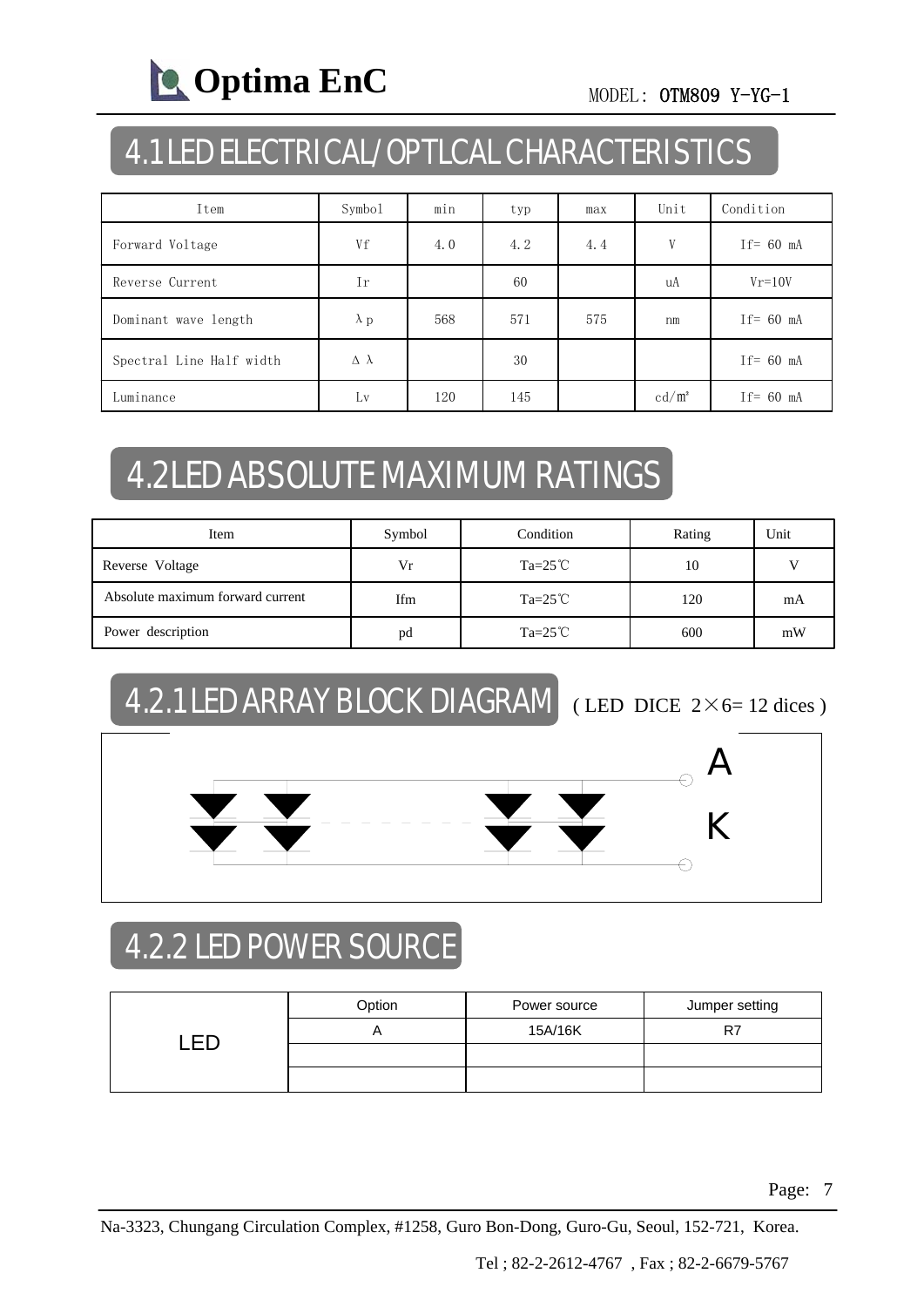**C** Optima EnC MODEL: OTM809 Y-YG-1

### 5. ELECTRO-OPTICAL CHARACTERISTICS

| <b>ITEM</b>          | <b>SYMBOL</b> | <b>CONDITION</b> | MIN.        | TYP. | MAX. | <b>UNIT</b> | <b>NOTE</b>    |
|----------------------|---------------|------------------|-------------|------|------|-------------|----------------|
| Contrast ratio       | Κ             | $\phi = 0$       | 1.4         | 4    |      |             |                |
| Response time (rise) | Tr            | $\phi = 1$       |             | 130  |      | ms          | $\overline{2}$ |
| Response time (fall) | Τf            | $\phi = 2$       |             | 130  |      | ms          | $\overline{2}$ |
|                      | φ             |                  | $-40 - +40$ |      |      |             |                |
| Viewing angle        | $\Theta$      | $K \geq 1.4$     | $-30 - +30$ |      |      | deg.        | 3              |

#### **Note 1: Definition of Contrast Ratio "K"**



#### **Note 2: Definition of Optical Response Time**



#### **Note 3: Definition of Viewing Angle**



Please select either top or bottom viewing angle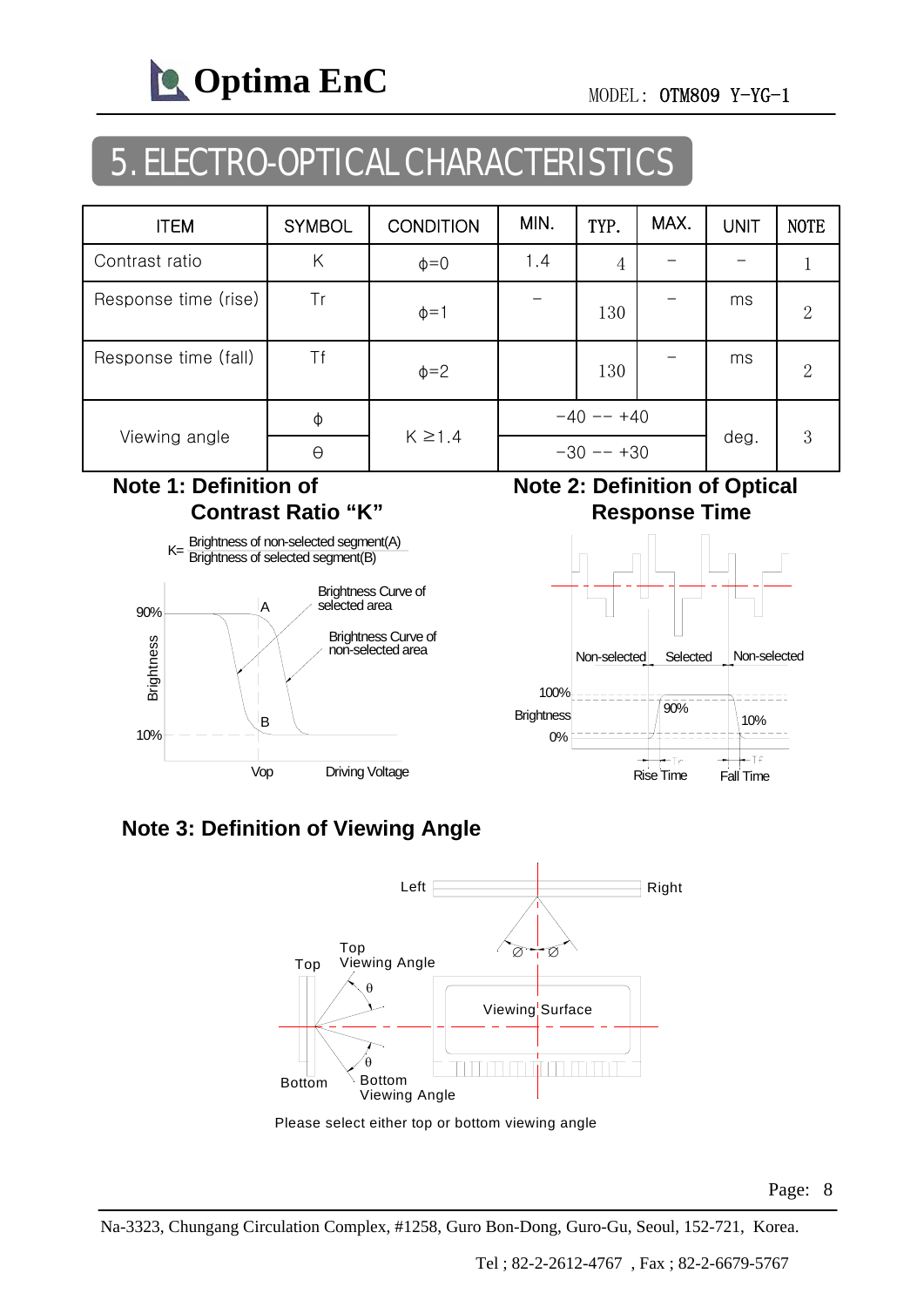

### 7. POWER SUPPLY



Na-3323, Chungang Circulation Complex, #1258, Guro Bon-Dong, Guro-Gu, Seoul, 152-721, Korea.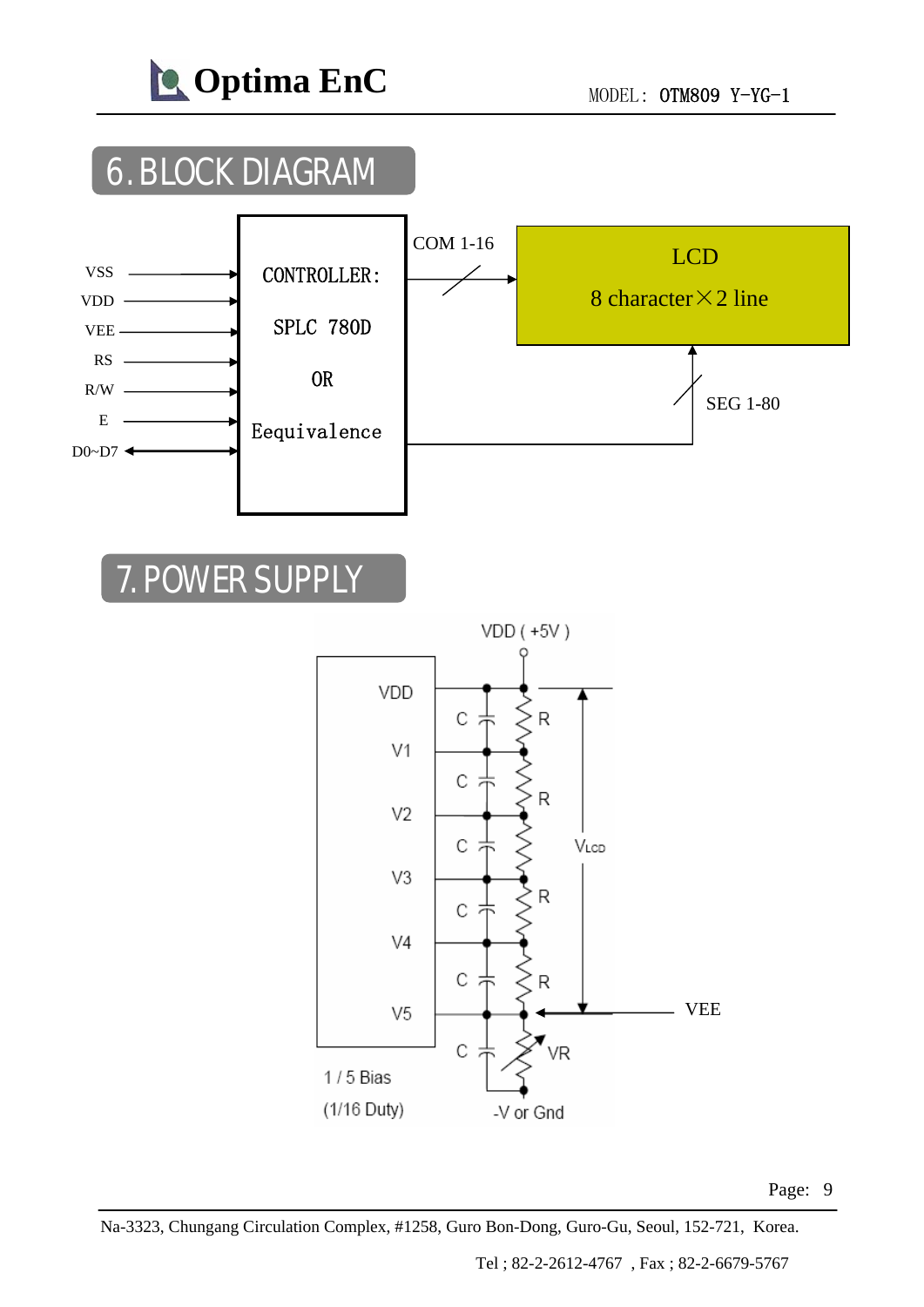### 8. TIMING DIAGRAM

#### • WRITE OPERATION



#### • READ OPERATION



Page: 10

Na-3323, Chungang Circulation Complex, #1258, Guro Bon-Dong, Guro-Gu, Seoul, 152-721, Korea.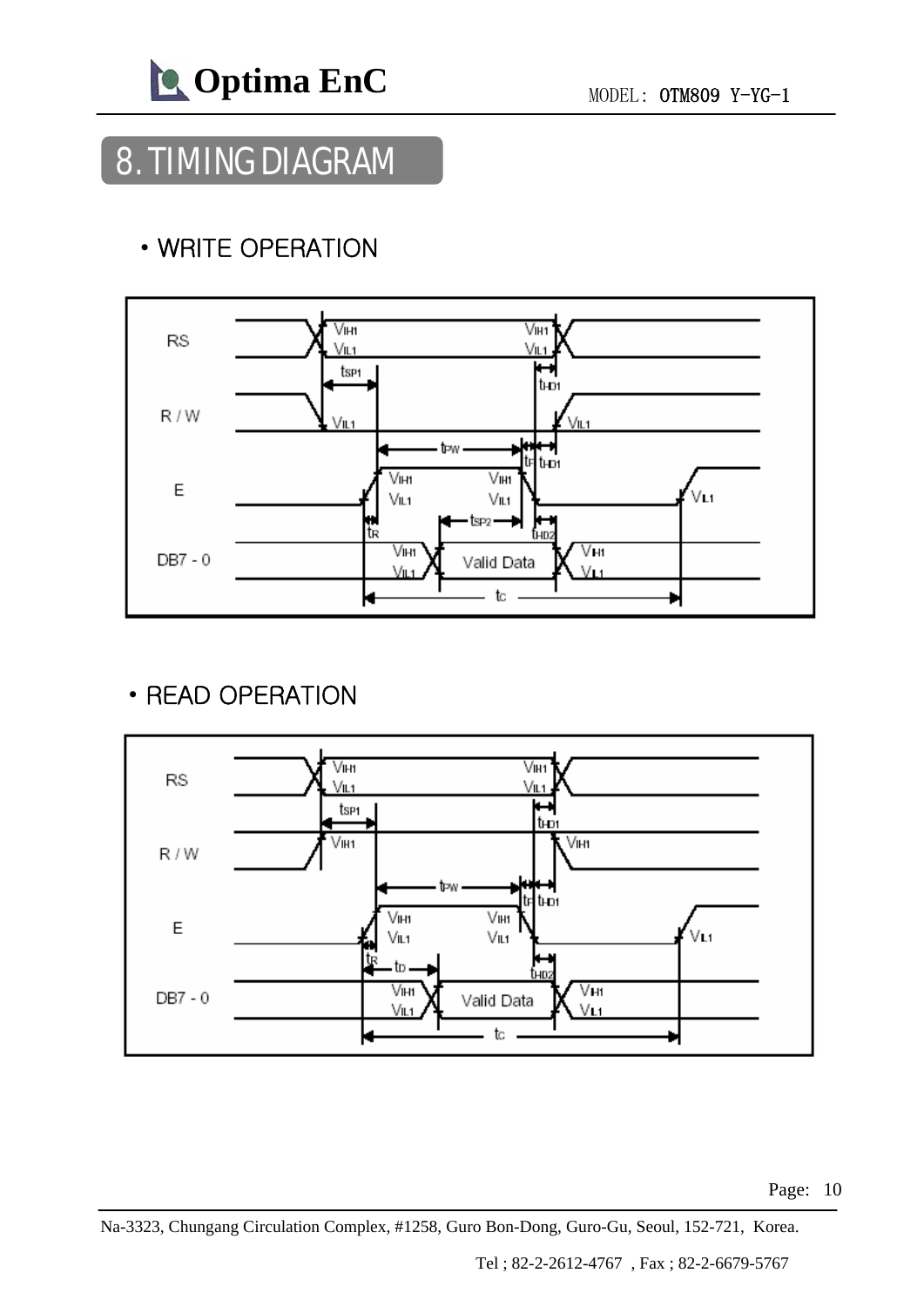### 9. AC CHARACTERISTICS

#### • **WRITE MODE**

|                    |               |                | Limit |      |      |                       |  |
|--------------------|---------------|----------------|-------|------|------|-----------------------|--|
| Characteristics    | Symbol        | Min.           | Typ.  | Max. | Unit | <b>Test Condition</b> |  |
| E Cycle Time       | tc            | 1000           | ٠     |      | ns   | Pin E                 |  |
| E Pulse Width      | tew           | 450            | ٠     | ٠    | ns   | Pin E                 |  |
| E Rise/Fall Time   | tr, tr        | $\blacksquare$ | ٠     | 25   | ns   | Pin E                 |  |
| Address Setup Time | tsei          | 60             |       |      | ns   | Pins: RS, R/W, E      |  |
| Address Hold Time  | thd1          | 20             | ٠     |      | ns   | Pins: RS, R/W, E      |  |
| Data Setup Time    | tsez          | 195            | ٠     |      | ns   | Pins: DB7 - 0         |  |
| Data Hold Time     | <b>b</b> -ID2 | 10             |       |      | ns   | Pins: DB7 - 0         |  |

#### • **READ MODE**

|                        |          |      | Limit                    |                          |      |                       |  |
|------------------------|----------|------|--------------------------|--------------------------|------|-----------------------|--|
| Characteristics        | Symbol   | Min. | Typ.                     | Max.                     | Unit | <b>Test Condition</b> |  |
| E Cycle Time           | tc       | 1000 | $\overline{\phantom{a}}$ | $\overline{\phantom{a}}$ | ns   | Pin E                 |  |
| E Pulse Width          | tw       | 450  | $\overline{\phantom{a}}$ | $\overline{\phantom{a}}$ | ns   | Pin E                 |  |
| E Rise/Fall Time       | tr, tr   | ٠    |                          | 25                       | ns   | Pin E                 |  |
| Address Setup Time     | tsen     | 60   | ٠                        | ٠                        | ns   | Pins: RS, R/W, E      |  |
| Address Hold Time      | thoi     | 20   | -                        | ٠                        | ns   | Pins: RS, R/W, E      |  |
| Data Output Delay Time | to       | ٠    |                          | 360                      | ns   | Pins: DB7 - 0         |  |
| Data hold time         | $t_{H1}$ | 5.0  |                          | ٠                        | ns   | Pin DB7 - 0           |  |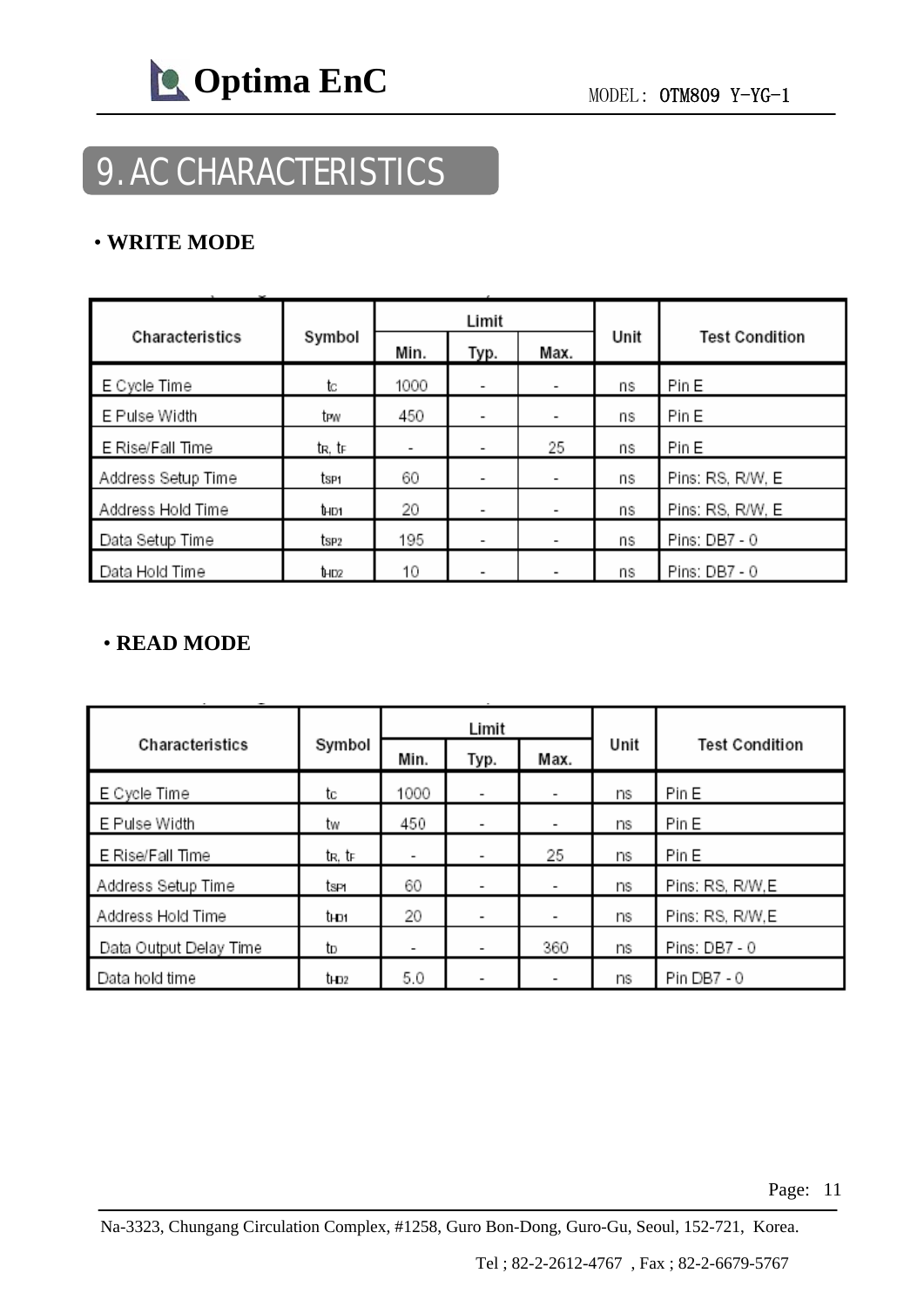

# 10. INSTRUCTION SET

| <b>COMMAND</b>                              |                |                                                                                                                                                                                                                                                                                              |                |            | <b>COMMAND CODE</b> |                                                  |                   | <b>COMMAND CODE</b>                                                                                                                                                                       | E-CYCLE                                                                                                                      |                 |                                                       |                       |
|---------------------------------------------|----------------|----------------------------------------------------------------------------------------------------------------------------------------------------------------------------------------------------------------------------------------------------------------------------------------------|----------------|------------|---------------------|--------------------------------------------------|-------------------|-------------------------------------------------------------------------------------------------------------------------------------------------------------------------------------------|------------------------------------------------------------------------------------------------------------------------------|-----------------|-------------------------------------------------------|-----------------------|
|                                             | <b>RS</b>      | R/W                                                                                                                                                                                                                                                                                          | DB7            |            | DB6 DB5             | DB4                                              | DB <sub>3</sub>   | DB <sub>2</sub>                                                                                                                                                                           | DB1                                                                                                                          | DB <sub>0</sub> |                                                       | $f_{\rm osc}$ =250KHz |
| <b>SCREEN</b><br><b>CLEAR</b>               | $\overline{0}$ | $\mathbf 0$                                                                                                                                                                                                                                                                                  | 0              | 0          | $\Omega$            | 0                                                | $\Omega$          | 0                                                                                                                                                                                         | $\mathbf 0$                                                                                                                  | 1               | Screen Clear, Set AC to 0<br><b>Cursor Reposition</b> | 1.64ms                |
| <b>CURSOR</b><br><b>RETURN</b>              | 0              | $\mathbf 0$                                                                                                                                                                                                                                                                                  | $\mathbf 0$    | 0          | $\mathbf 0$         | $\mathbf 0$                                      | $\mathbf 0$       | 0                                                                                                                                                                                         | 1                                                                                                                            | $\star$         | DDRAM AD=0, Return,<br><b>Content Changeless</b>      | 1.64ms                |
| <b>INPUT SET</b>                            | $\Omega$       | $\mathbf 0$                                                                                                                                                                                                                                                                                  | $\mathbf 0$    | 0          | $\mathbf 0$         | $\mathbf 0$                                      | 0                 | 1                                                                                                                                                                                         | I/D                                                                                                                          | S               | Set moving direction of cursor,<br>Appoint if move    | 40us                  |
| <b>DISPLAY</b><br><b>SWITCH</b>             | $\Omega$       | $\mathbf 0$                                                                                                                                                                                                                                                                                  | $\overline{0}$ | 0          | $\mathbf 0$         | $\mathbf 0$                                      | 1                 | D                                                                                                                                                                                         | $\mathsf C$                                                                                                                  | B               | Set display on/off, cursor on/off,<br>blink on/off    | 40us                  |
| <b>SHIFT</b>                                | $\mathbf 0$    | $\mathbf 0$                                                                                                                                                                                                                                                                                  | $\mathbf 0$    | 0          | $\mathbf 0$         | 1                                                | S/C               | R/L                                                                                                                                                                                       | $\star$                                                                                                                      | $\star$         | Remove cursor and whole<br>display, DDRAM changeless  | 40us                  |
| <b>FUNCTION</b><br><b>SET</b>               | $\mathbf 0$    | $\mathbf 0$                                                                                                                                                                                                                                                                                  | $\overline{0}$ | 0          | 1                   | <b>DL</b>                                        | N                 | F                                                                                                                                                                                         | $\star$                                                                                                                      | $\star$         | Set DL, display line, font                            | 40us                  |
| <b>CGRAM</b><br>AD SET                      | $\Omega$       | 0                                                                                                                                                                                                                                                                                            | $\mathbf 0$    | 1          |                     |                                                  |                   | <b>ACG</b>                                                                                                                                                                                |                                                                                                                              |                 | Set CGRAM AD,<br>send receive data                    | 40us                  |
| <b>DDRAM</b><br>AD SET                      | $\mathbf 0$    | $\mathbf 0$                                                                                                                                                                                                                                                                                  | 1              | <b>ADD</b> |                     | Set DDRAM AD,<br>send receive data               | 40us              |                                                                                                                                                                                           |                                                                                                                              |                 |                                                       |                       |
| <b>BUSY/AD</b><br><b>READ CT</b>            | $\Omega$       | 1                                                                                                                                                                                                                                                                                            | <b>BF</b>      | <b>AC</b>  |                     | Executing internal function,<br>reading AD of CT | 40us              |                                                                                                                                                                                           |                                                                                                                              |                 |                                                       |                       |
| CGRAM/<br><b>DDRAM</b><br><b>DATA WRITE</b> | 1              | $\overline{0}$                                                                                                                                                                                                                                                                               |                |            |                     |                                                  | <b>DATA WRITE</b> |                                                                                                                                                                                           |                                                                                                                              |                 | Write data from CGRAM or<br><b>DDRAM</b>              | 40us                  |
| CGRAM/<br><b>DDRAM</b><br><b>DATA READ</b>  | 1              | 1                                                                                                                                                                                                                                                                                            |                |            |                     |                                                  | <b>DATA READ</b>  |                                                                                                                                                                                           |                                                                                                                              |                 | Read data from CGRAM or<br><b>DDRAM</b>               | 40us                  |
|                                             |                | I/D=1: Increment Mode; I/D=0: Decrement Mode<br>S=1: Shift<br>S/C=1: Display Shift; S/C=0: Cursor Shift<br>R/L=1: Right Shift; R/L=0: Left Shift<br>DL=1:8D DL=0:4D<br>$N=1:2R$<br>$N=0:1R$<br>F=1: 5x10 Style; F=0: 5x7 Style<br>BF=1: Execute Internal Function;<br>BF=0: Command Received |                |            |                     |                                                  |                   | DDRAM: Display data RAM<br><b>CGRAM: Character</b><br><b>Generator RAM</b><br><b>ACG: CGRAM AD</b><br>ADD: DDRAM AD & Cursor<br>AD<br>AC: Address counter for<br><b>DDRAM &amp; CGRAM</b> | E-cycle<br>changing<br>with main<br>frequency.<br>Example:<br>If fcp or<br>$f_{osc}$ =270KHz<br>40us x<br>250/270<br>$=37us$ |                 |                                                       |                       |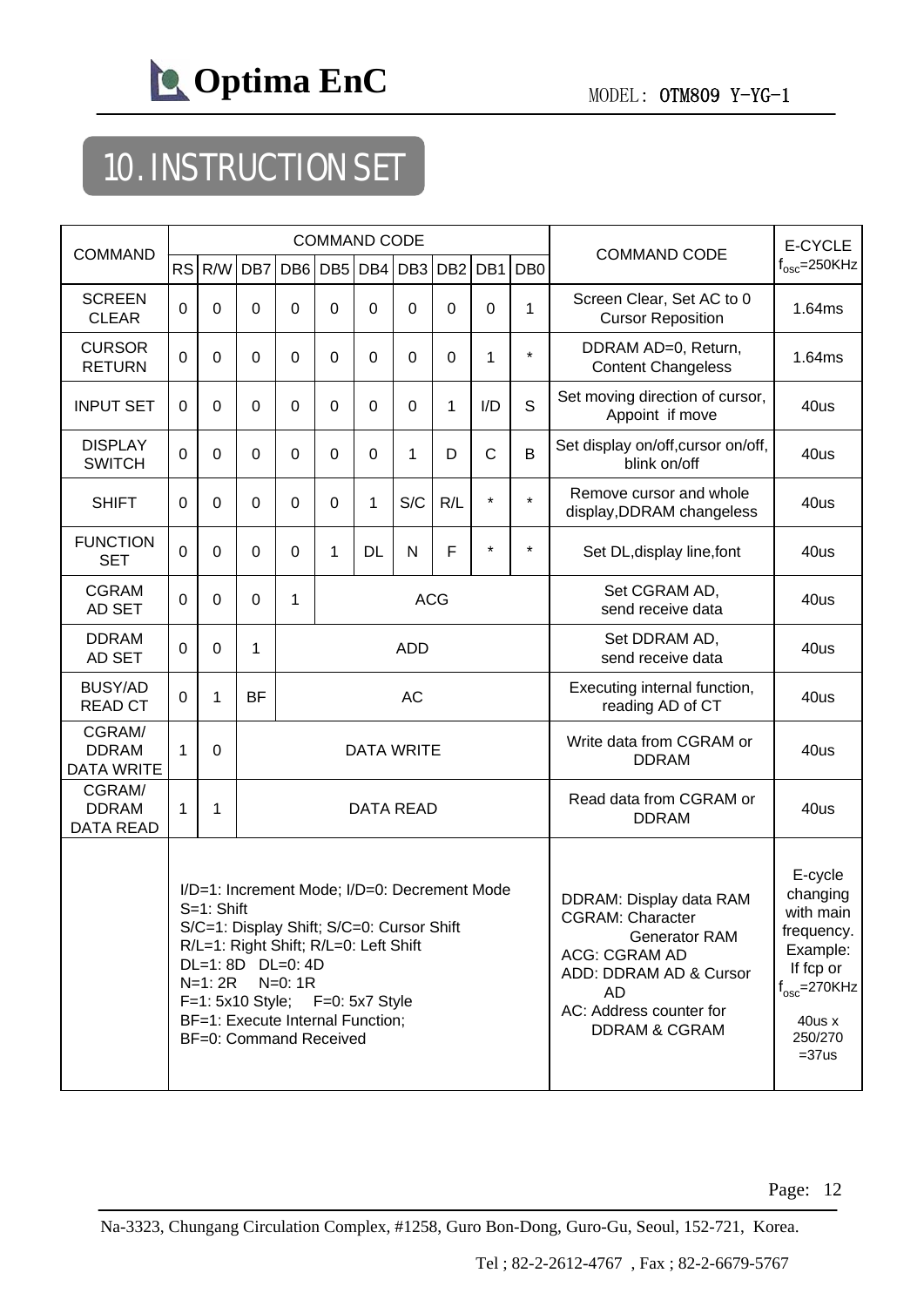

### 11. INITIALIZATION SEQUENCE



Na-3323, Chungang Circulation Complex, #1258, Guro Bon-Dong, Guro-Gu, Seoul, 152-721, Korea.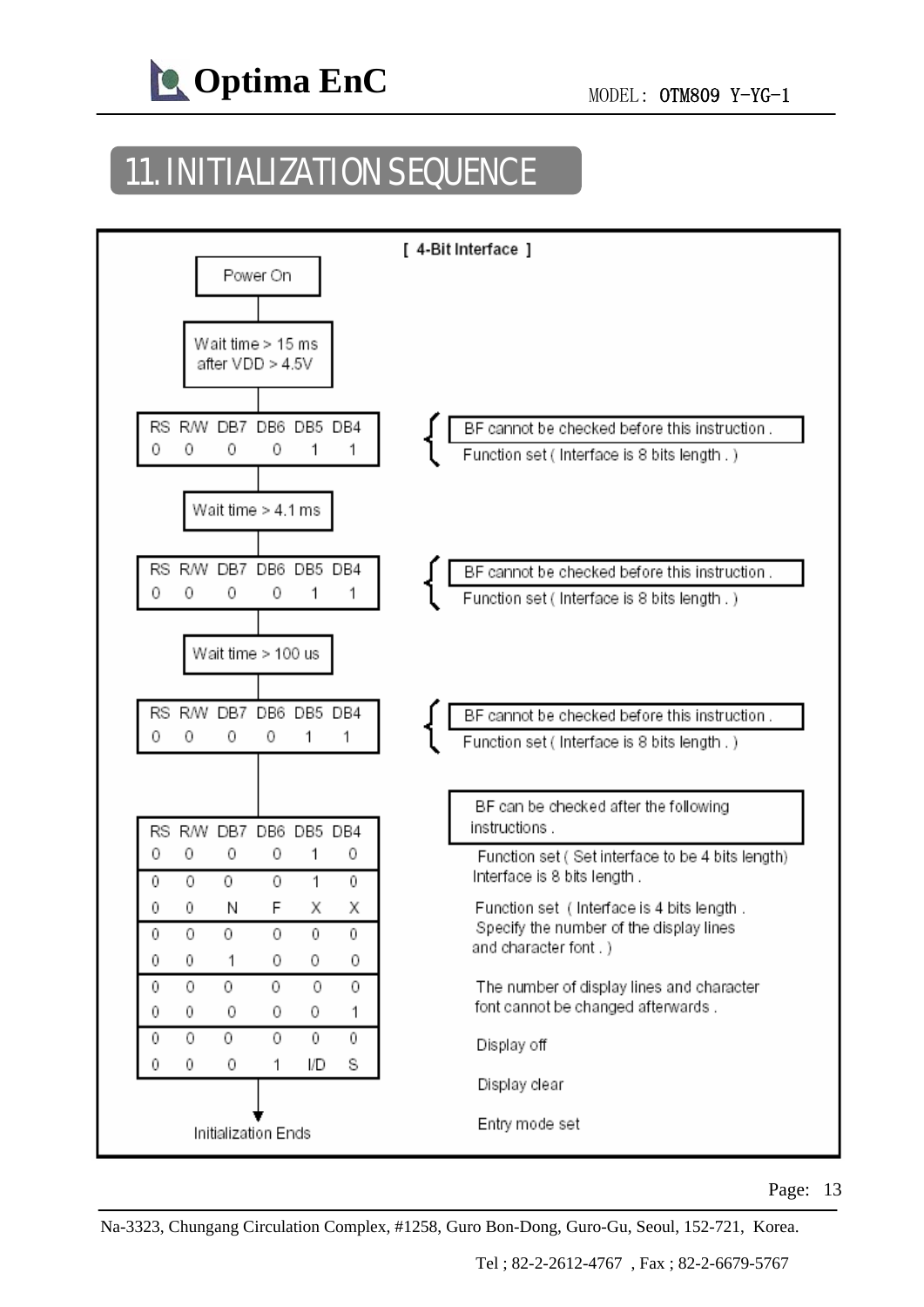# 12. FONT TABLE

| b7-               |                      |                                               |                                                         |                               |                                                                                                                                     |                                   |            |                         |                                          |                                   |                          |                 |            |
|-------------------|----------------------|-----------------------------------------------|---------------------------------------------------------|-------------------------------|-------------------------------------------------------------------------------------------------------------------------------------|-----------------------------------|------------|-------------------------|------------------------------------------|-----------------------------------|--------------------------|-----------------|------------|
| b4<br>b3<br>$-b0$ | 0000                 | 0010                                          | 0011                                                    | 0100                          | 0101                                                                                                                                | 0110                              | 0111       | 1010                    | 1011                                     | 1100                              | 1101                     | 1110            | 1111       |
| 0000              | CG<br>RAM<br>1       |                                               | , ma<br>Ø                                               | œ<br><u>a</u>                 | P                                                                                                                                   | $\overline{\mathbf{S}}_{\bullet}$ | P          |                         | <b></b>                                  | 5<br>--                           | ---<br>.<br>₩.           | œ               | ۳.         |
| 0001              | (2)                  | i                                             | <u>i</u>                                                | --                            | Q                                                                                                                                   | æ                                 | 숵          | 0                       | <b>TETEL</b><br>F<br>Ľ                   | нj.,<br>J                         | $\mathcal{C}$<br>إسا     | . .<br>æ        | <u>":</u>  |
| 0010              | (3)                  | π                                             | اڻي<br>اٺي                                              | B                             | R                                                                                                                                   | b                                 | ۲ī         | Г                       | ď                                        | ņ<br>I.                           | н<br>p.                  | Æ               | Ĥ          |
| 0011              | (4)                  | 菲                                             | Į<br>$\mathbf{r}_\mathrm{eff}$                          | ٠                             |                                                                                                                                     | œ<br>$\blacksquare$               | Œ,         | <u>i</u>                | $\bar{\mathbb{Q}}$ .                     | ---<br>wyw<br>Ĵ                   | ŦE<br>ॱ▖▄                | æ,              | 63         |
| 0100              | (5)<br>$\mathcal{E}$ | \$                                            | 4                                                       | Ĺ<br>Ĵ                        | T                                                                                                                                   | $\frac{1}{2}$<br>Û                | t<br>×     | $\mathbf{r}_\mathrm{p}$ | -----<br>İ<br>min                        | ļ.                                | Þ                        | IJ              | Ω          |
| 0101              | (6)<br>$\lambda$     | H<br>e.<br>ý.<br>$\mathbf{H}$                 | ₩<br>Ĵ<br>۰.,                                           | - 1<br><u>i—</u><br><u>i—</u> | İ<br>į                                                                                                                              | gilia.<br>Ngjarje                 | <u>i J</u> | ÷                       | <br>Ą                                    | $\frac{1}{2}$                     | <u>]]</u>                | œ               | . .<br>Ų   |
| 0110              | (7)                  | Š.                                            | $\overline{\mathbf{r}^{\mathbf{u}}}$<br>ŀŋ<br>ني 1      | تتضير<br>j mu                 | Ų                                                                                                                                   | f                                 | Ų          | ÿ                       | ij                                       | ---<br><b>.</b> .                 | ₩<br><u>uni</u>          | Ŏ               | Ŧ.         |
| 0111              | CG<br>RAM<br>(8)     | 7                                             | <b>THE</b><br>Ŷ                                         | -4                            | ļ<br>Ļ,                                                                                                                             | ą                                 | Ļ.         | P                       | mjor<br>uju                              | my<br>×                           | H<br>mų<br>$\mathcal{E}$ | Œ               | TI.        |
| 1000              | CG<br>RAM<br>1       | Ē                                             | Ø                                                       | Ī.                            | F                                                                                                                                   | h                                 | ×          | ٠<br>4                  | P)<br>$\mathbf{e}^{\mathbf{r}^{\prime}}$ | Ŧ                                 | Ĵ<br>L                   | ---<br>g—<br>Ą, | æ.         |
| 1001              | (2)                  | þ                                             | н.<br>9                                                 | Ī                             | Ĵ,<br>ĵ                                                                                                                             | ٠<br>Ĵ.                           | W<br>ш.    | ÷                       | Ť                                        | Į                                 | <u>il.</u>               | -:              | j          |
| 1010              | (3)                  | ÷                                             | 22<br>Η.                                                | J                             | 7<br>ĉ<br>l — 1 s                                                                                                                   | ٠<br>Ĵ<br>$\blacksquare$          | ŢŦ.<br>J., | ╍<br>--                 | <b></b><br>----                          | Ï<br>i                            | O<br>ı.                  | Ï               |            |
| 1011              | (4)                  | j                                             | H,<br>þ,                                                | K                             | Ē                                                                                                                                   | $\overline{\mathbb{R}}$           | <u>{</u>   | 球                       | Ţ                                        | <b>T</b><br>'----                 | <u> "1</u>               | --<br>×         | Fi         |
| 1100              | (5)                  | p                                             | $\mathcal{F}$<br>$\mathbf{r}_\mathrm{a}$                | <u> </u><br>!…                | ¥                                                                                                                                   | <u>]</u>                          | l          | Þ                       | <br>j<br>ш<br>æ.                         | ""<br>æ,                          | ņ                        | ¢               | P          |
| 1101              | (6)                  | -----                                         | ----<br>----                                            | M                             | ׇ֡֘֘֝֘ <u>֚</u> ֪ׅׅׅׅׅׅׅׅ֪֦ׅׅׅׅ֧ׅׅׅׅׅ֧ׅ֧ׅ֧֪ׅ֪ׅ֪ׅׅ֛ׅ֛ׅ֧ׅ֧ׅ֧ׅ֧ׅ֧ׅ֧ׅ֧ׅ֧ׅ֧֧֧֛֚֚֚֚֘֘֩֘֘֘֝֘֘֝֘֘֡֘֘֝֘֡֘֝֘֝֘֝֘֝֘֘֘֘֝֘֝֘֝֘֝֡֘֝֘֘֘֟֟֡֟֡֟֘֘֘֡֟ | P                                 | þ          | 5                       | X                                        | $\mathcal{D}_{\mathbf{u}_i}$<br>T | <br>J.<br>---            | t.              | ٠<br>      |
| 1110              | (7)<br>)             | ÷                                             | $\mathcal{F}_{\mathbf{p}}$<br>$\mathbf{r}^{\mathbf{r}}$ | N                             | Ñ.                                                                                                                                  | h,                                | ÷          | 국                       | È                                        | <br>ij,                           | $\sqrt{s}$               | <b>.</b><br>h   |            |
| 1111              | CG,<br>RAM<br>(8)    | $\blacksquare$<br>$\mathcal{F}^{\mathcal{C}}$ | $\overline{\mathbb{C}}$                                 | ٦<br>ſ<br>œ                   | <b>.</b>                                                                                                                            | "i<br>- 1                         | ÷          | 88 j                    | ۱.<br>i<br>×<br>▬                        | 77<br>X                           | H                        | . .<br>O        | <b>THE</b> |

Na-3323, Chungang Circulation Complex, #1258, Guro Bon-Dong, Guro-Gu, Seoul, 152-721, Korea.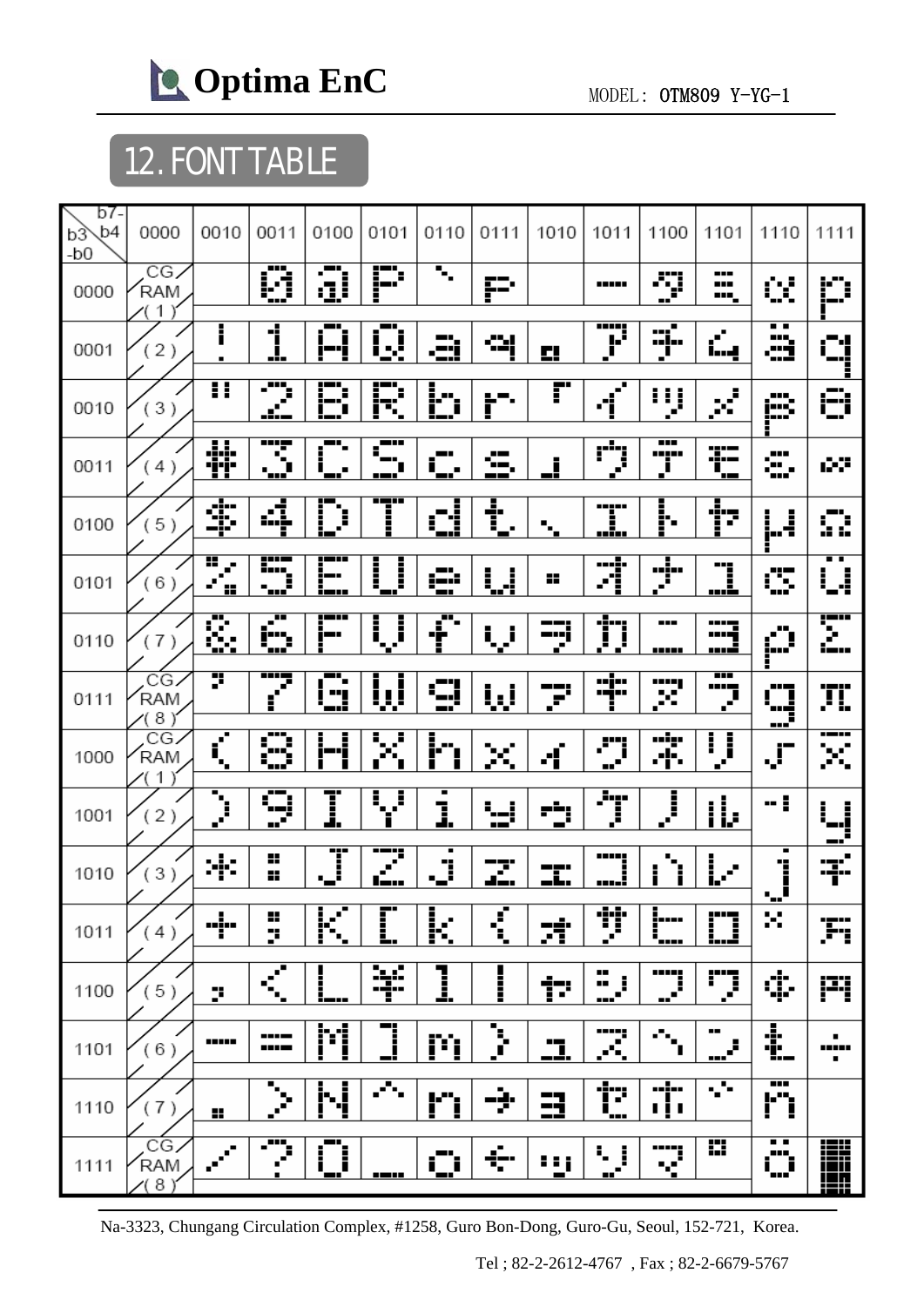

### 13. EXTERNAL DIMENSION



Page: 15

Na-3323, Chungang Circulation Complex, #1258, Guro Bon-Dong, Guro-Gu, Seoul, 152-721, Korea.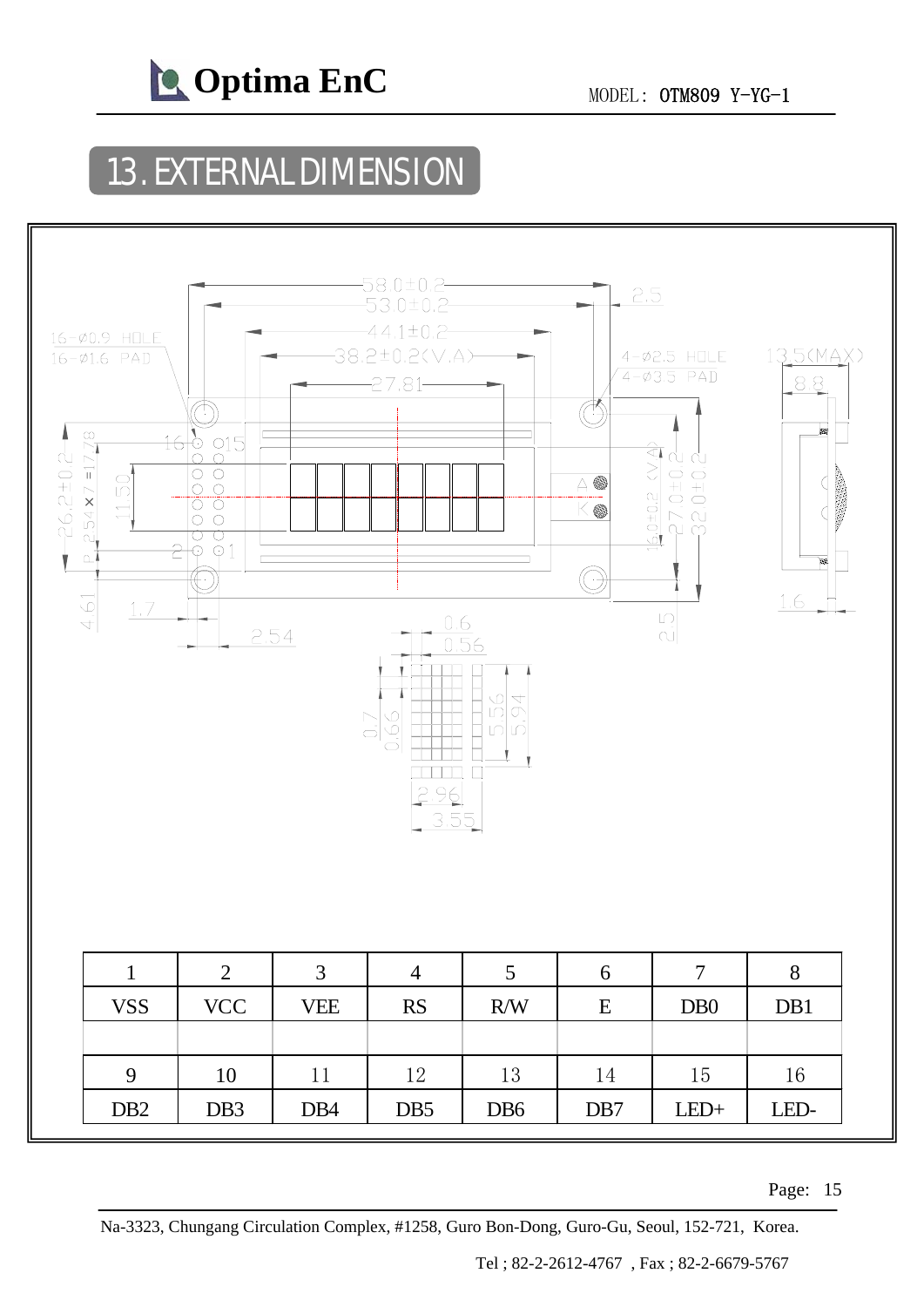

## 14. INTERFACE

| PIN NO.        | <b>SYMBOL</b>    | <b>DESCRIPTION</b>                       | <b>FUNCTION</b>                                         |  |  |  |
|----------------|------------------|------------------------------------------|---------------------------------------------------------|--|--|--|
| 1              | <b>VSS</b>       | <b>GROUND</b>                            | 0V(GND)                                                 |  |  |  |
| $\overline{2}$ | <b>VCC</b>       | POWER SUPPLY FOR LOGIC<br><b>CIRCUIT</b> | $+5V$                                                   |  |  |  |
| 3              | <b>VEE</b>       | <b>LCD CONTRAST</b><br><b>ADJUSTMENT</b> |                                                         |  |  |  |
| $\overline{4}$ | <b>RS</b>        | <b>INSTRUCTION/DATA</b>                  | $RS = 0$ : INSTRUCTION REGISTER                         |  |  |  |
|                |                  | <b>REGISTER SELECTION</b>                | $RS = 1$ : DATA REGISTER                                |  |  |  |
| 5              | R/W              | <b>READ/WRITE SELECTION</b>              | $R/W = 0$ : REGISTER WRITE<br>$R/W = 1$ : REGISTER READ |  |  |  |
| 6              | E                | <b>ENABLE SIGNAL</b>                     |                                                         |  |  |  |
| $\overline{7}$ | D <sub>B</sub> 0 |                                          |                                                         |  |  |  |
| 8              | D <sub>B1</sub>  |                                          |                                                         |  |  |  |
| 9              | D <sub>B2</sub>  |                                          |                                                         |  |  |  |
| 10             | DB <sub>3</sub>  | DATA INPUT/OUTPUT LINES                  | 8 BIT: DB0-DB7                                          |  |  |  |
| 11             | DB <sub>4</sub>  |                                          |                                                         |  |  |  |
| 12             | DB <sub>5</sub>  |                                          |                                                         |  |  |  |
| 13             | D <sub>B6</sub>  |                                          |                                                         |  |  |  |
| 14             | D <sub>B7</sub>  |                                          |                                                         |  |  |  |
| 15             | $LED+$           | <b>SUPPLY VOLTAGE FOR</b><br>$LED+$      | $+4.2V$                                                 |  |  |  |
| 16             | LED-             | <b>SUPPLY VOLTAGE FOR LED-</b>           | 0V                                                      |  |  |  |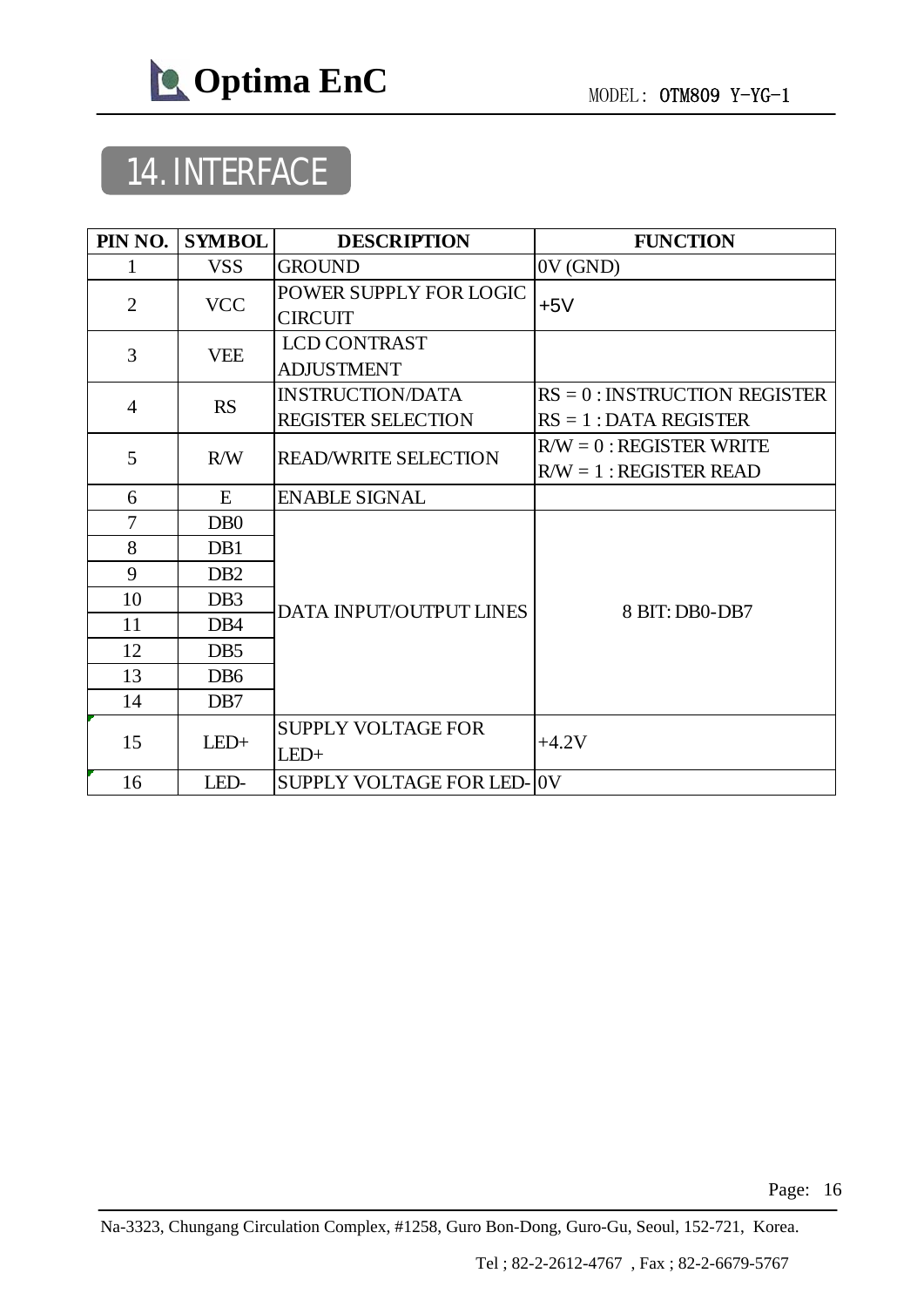

### 15. QC/QA PROCEDURE



Na-3323, Chungang Circulation Complex, #1258, Guro Bon-Dong, Guro-Gu, Seoul, 152-721, Korea.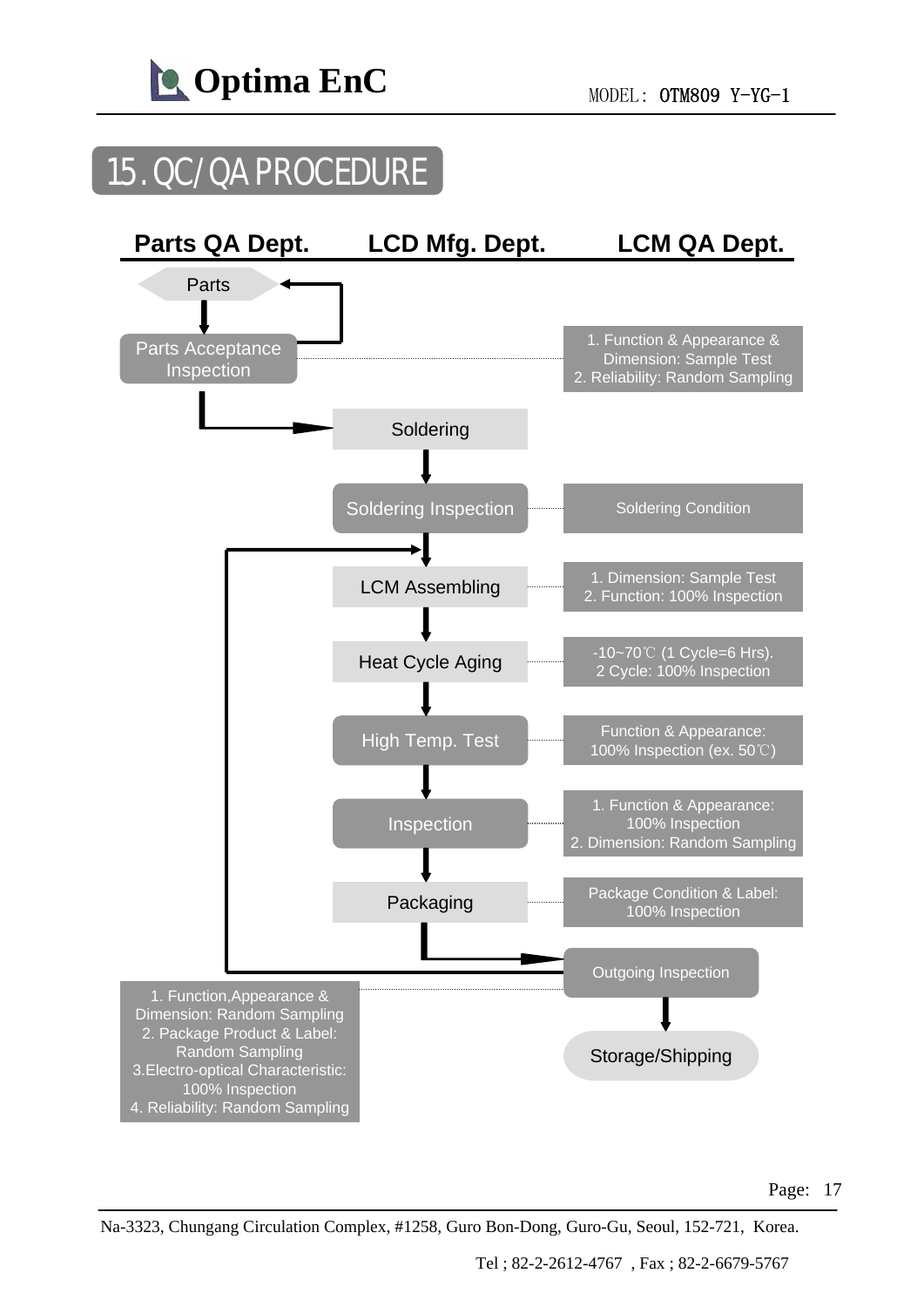

# 16. RELIABILITY

#### •Operating life time:

Longer than 50000 hours (at room temperature without direct irradiation of sunlight)

#### •Reliability Characteristics:

| ltem          | Test                                                                                                                                                                                           | Criterion                                                          |
|---------------|------------------------------------------------------------------------------------------------------------------------------------------------------------------------------------------------|--------------------------------------------------------------------|
| High temp     | 70℃ / 200 Hrs                                                                                                                                                                                  | ■Total current<br>consumption should be                            |
| Low temp.     | $-20^{\circ}$ C / 200 Hrs                                                                                                                                                                      | below double of initial<br>value                                   |
| High humidity | 40℃ * 90%RH / 200 Hrs                                                                                                                                                                          | ■Contrast ratio should be<br>within initial value $\pm$ 50%        |
| Thermal shock | $-20^{\circ}C \rightarrow 25^{\circ}C \rightarrow 70^{\circ}C \rightarrow 25^{\circ}C$ /5 Cycles<br>(30min) (5min) (30min) (5min)                                                              | ■No defect in cosmetic<br>and operational function<br>is allowable |
| Vibration     | 1.Operating time: Thirty minutes exposure in<br>each direction $(x, y, z)$<br>2. Sweep Frequency (1min): $10Hz \rightarrow 55Hz$<br>$\rightarrow$ 10Hz<br>3.Amplitude: 0.75mm double amplitude |                                                                    |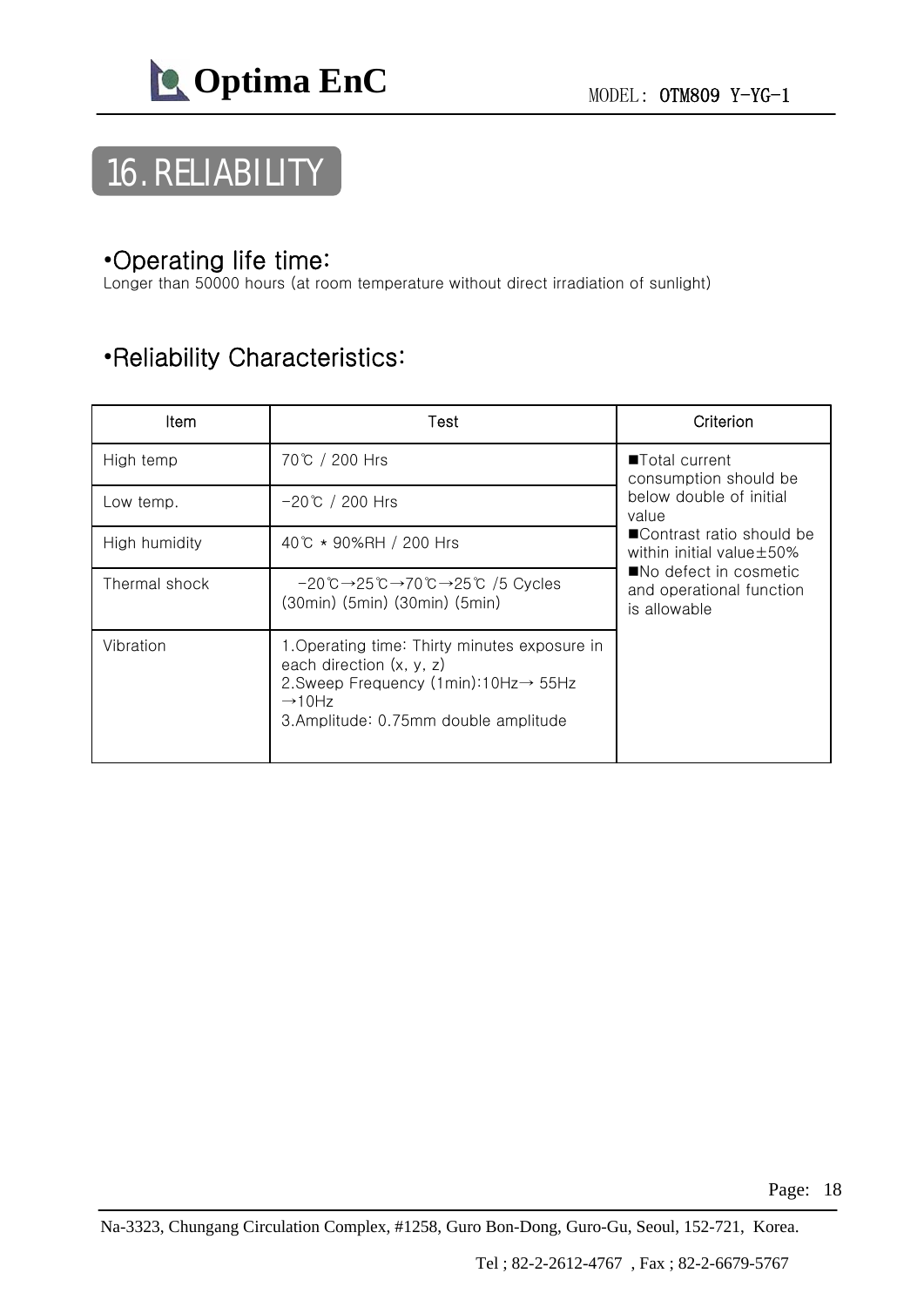

### 17. Handling Precautions

#### 1. Limitation of Application:

Optrex products are designed for use in ordinary electronic devices such as business machines, telecommunications equipment,measurement devices and etc. Please handle the products with care. (see below)

Optrex products are not designed,intended ,or authorized for use in any application which the failure of the product could result in a situation where personal injury or death may occur . these applications include, but are not limited to . life-sustaining equipment,nuclear control devices , aerospace equipment , devices related to hazardous or flammable materials , etc.[If Buyer intends to purchase or use the Optrex Products for such unintended or unauthorized applications , Buyer must secure prior written consent to such use by a responsible officer of Optrex Corporation.]Should Buyer purchase or use Optrex Products for any such unintended or unauthorized application [ without such consent ].Buyer shall indemnify and hold Optrex and its officers. employees. subsidiaries, affiliates and distributors harmless against all claims, costs, damages and expenses , and reasonable attorney's fees,arising out of , directly or indirectly, any claim of personal injury or death associated with such unintended or unauthorized use, even if such claim alleges that Optrex was negligent regarding the design or manufacture of the part. 2.Industrial Rights and Patents

Optrex shall not be responsible for any infringement of industrial property rights of third parties in any country arising out of the application or use of Optrex products, except which directly concern the structure or production of such products.



Page: 19

Na-3323, Chungang Circulation Complex, #1258, Guro Bon-Dong, Guro-Gu, Seoul, 152-721, Korea.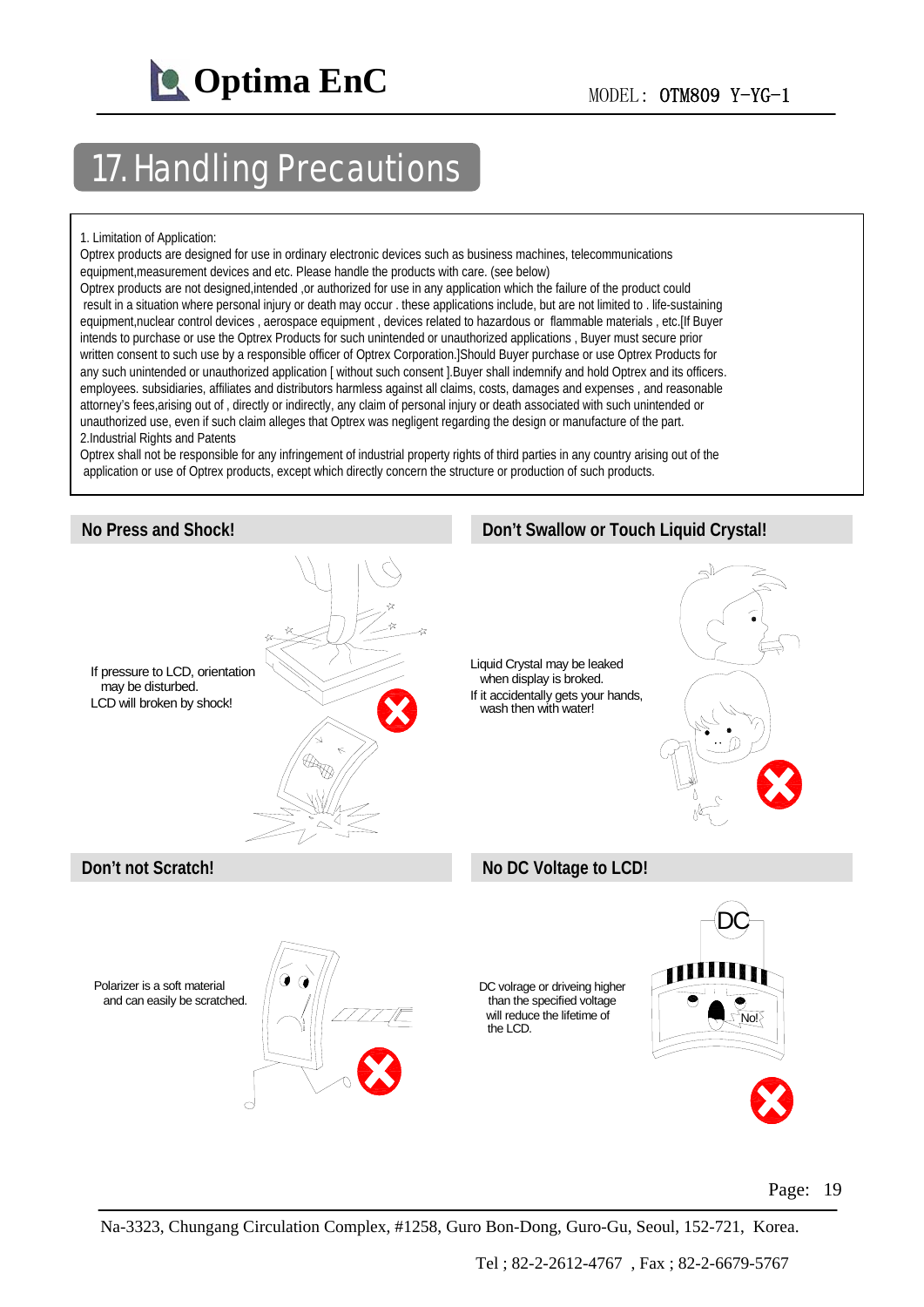#### **Don't Press the Metallic Frame and Disassemble the LCM**



#### **Slowly Peel Off Protective Film!**

Avoid static electricity.





#### **Use Alcohol to Clean Terminals!**



LCD deteriorates.



#### Page: 20

Na-3323, Chungang Circulation Complex, #1258, Guro Bon-Dong, Guro-Gu, Seoul, 152-721, Korea.